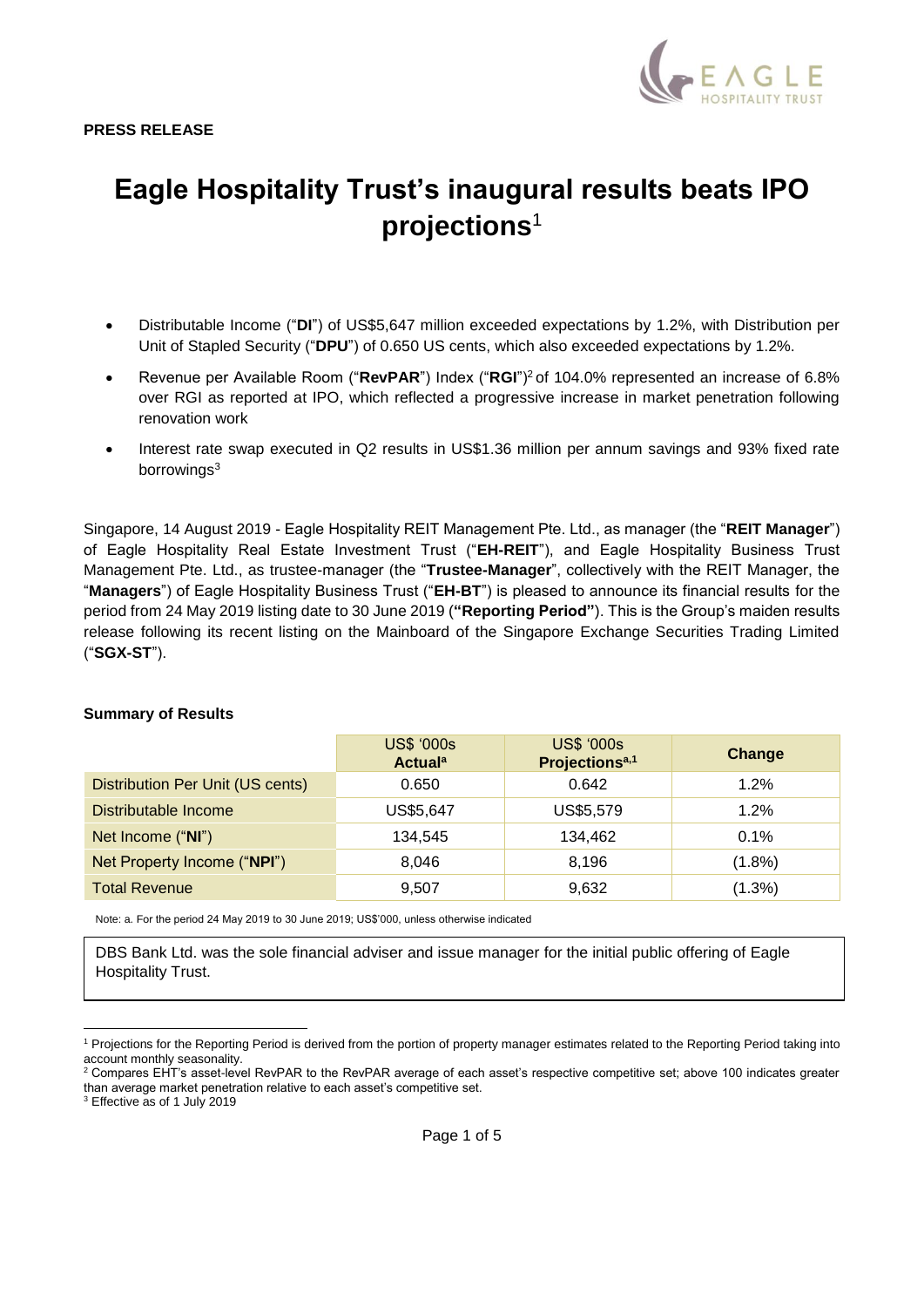

#### **Financial Performance**

For the Reporting Period under review, Eagle Hospitality Trust ("**EHT**") posted DI of US\$5.647 million, outperforming projections by 1.2%. NI was 0.1% higher than projections. The higher DI and NI was primarily due to lower Trust expenses arising from improvements in administrative costs and lower finance expenses, resulting from an easing interest rate environment. DPU was 0.650 US cents or 1.2% higher compared to projected 0.642 US cents for the Reporting Period.

Total Revenue was slightly lower than projection by 1.3% due to the short time period for ramp-up following the completion of the broader portfolio's significant renovation program.

Mr. Salvatore G. Takoushian, President and Chief Executive Officer of the managers said, "We are pleased to post an attractive set of results, including exceeding our DPU projections. We are encouraged by the progressive improvement in market share gains following the portfolio's significant renovation. At a 104% RGI, the portfolio is approximately 6.8% better than at the time of IPO. We continue to remain focused on driving revenues and the pace of stabilization through asset management initiatives in the coming quarters. Our proactive approach to capital management, including interest rate swap transactions, has provided insulation from future interest rate volatility with 93% fixed rate debt, while positioning the REIT for a meaningful savings in finance cost."

## **EHT Portfolio Update**

As a result of recently completed renovation work, the Portfolio increased its overall market penetration; on average, each property performed well against its respective competitive sets. For Q2, the Portfolio achieved an average RGI of 104.0%<sup>4</sup>, a significant improvement as compared to the RGI at IPO of 97.4%<sup>5</sup>.

For the Reporting Period, the total portfolio of 18 assets achieved a RevPAR of US\$98.3; however, Work-in-Progress ("W-I-P") Properties (consisting of 5 hotels) and Upgraded Properties (consisting of 13 hotels) generated RevPAR of US\$77.3 and US\$107.3, respectively. The 38.8% difference in RevPAR between Upgraded Properties and W-I-P Properties suggest potential upside for the W-I-P properties, which could drive future RevPAR growth for the total portfolio.

In collaboration with the Sponsor, the Manager remain focused on active asset management across a variety of categories, including: (1) integrating the ASAP6 Portfolio, (2) transitioning selected property manager and

<sup>4</sup> As of Q2 2019 (April through June)

<sup>5</sup> Reflects most recently disclosed portfolio RGI per the prospectus; as of FY2018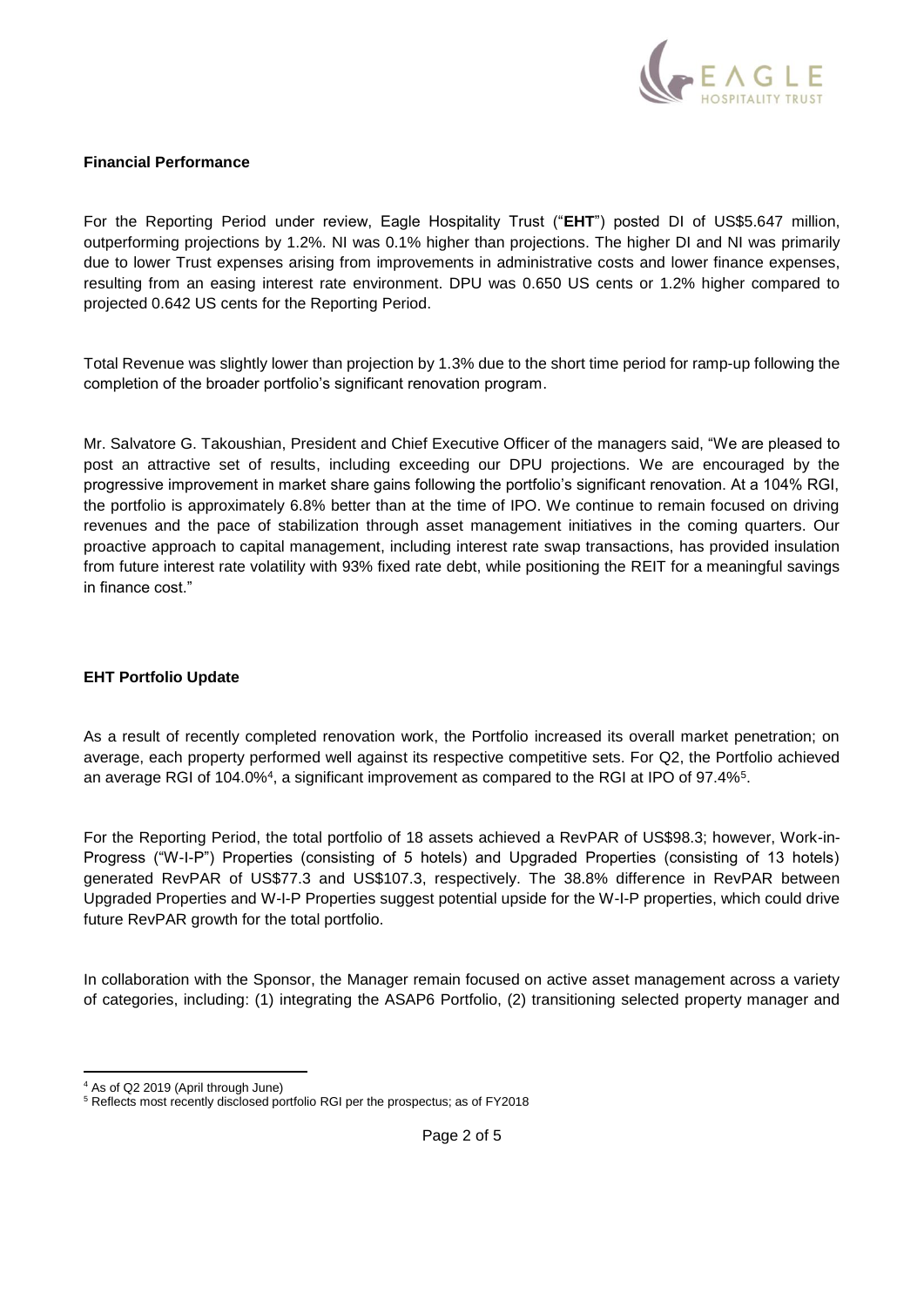

brand changes, (3) stabilizing W-I-P properties and (4) driving the ramp-up of the broader portfolio's significant recent renovations.

## **Capital management**

Q2 capital management activities reflects the Manager's disciplined approach to balancing risk.

In Reporting Period, US\$341 million of debt was hedged resulting in 93% fixed rate borrowings, reducing the REIT's exposure to fluctuations in interest rates.

In addition, through the fixed rate swap transaction, the REIT will benefit from US\$1.36 million of interest expense savings per annum, effective 1 July 2019.

As of 30 June 2019, the REIT's gearing ratio is 37.5%, well within the borrowing limit of 45% set out in the Property Funds Appendix.

The REIT's debt maturity profile is well-staggered through 2024 with a weighted average term to maturity of 4.2 years.

## **US Economic and Lodging Market Outlook**

The U.S. macroeconomic backdrop continues to benefit lodging industry fundamentals. Q2 GDP growth came in at 2.1%<sup>6</sup>, representing the longest period of economic expansion on record. GDP growth is expected to remain positive for the foreseeable future<sup>7</sup>, albeit at a slower pace. Unemployment remains at an attractive 3.7%<sup>8</sup> as of Q2 supporting strong consumer confidence<sup>9</sup>.

Lodging supply and demand growth projections of 2.0%<sup>10</sup> and 1.9%<sup>10</sup>, respectively are expected to have a 10bps impact on future occupancy levels<sup>10</sup>; occupancy is projected to remain well above historical averages.

<sup>\*</sup>Note: Source: Independent Market Research unless otherwise stipulated

<sup>6</sup> Source: Bureau of Economic Analysis, United States Department of Commerce

<sup>7</sup> Source: Federal Open Market Committee

<sup>&</sup>lt;sup>8</sup> Source: Bureau of Labor Statistics, United States Department of Labor

<sup>&</sup>lt;sup>9</sup> Source: University of Michigan

<sup>&</sup>lt;sup>10</sup> Figures represent the forecasted next 4 quarters vs. the previous 4 quarters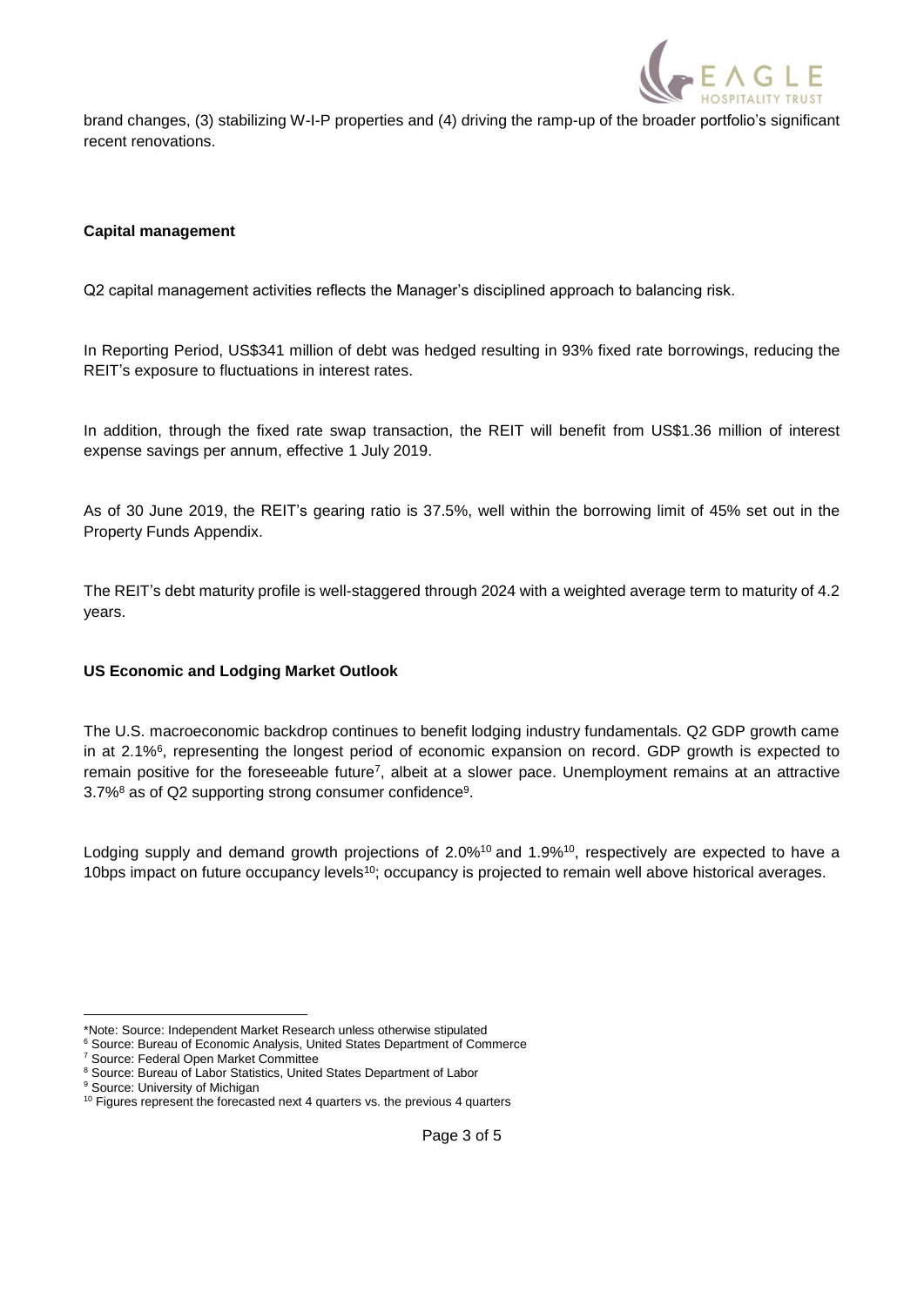

It is anticipated that guests will pay higher rates supported by projected Real Personal Income growth of 2.1%<sup>11</sup>. Average Daily Rates ("**ADR**") are expected to grow over the next few years driving positive RevPAR growth through 2020.

Howard Wu, Chairman of the Manager's board, said, "Going forward, the Manager is focused on both portfolio stabilization and external growth. The opportunity set for acquisitions is significant, supported by established Sponsor and Manager sourcing channels in the U.S. In addition to the 2 pipeline assets at IPO, we are in dialogue with a variety of hotel owners regarding potential acquisitions. The Manager will take a disciplined approach toward acquisitions, guided by shareholder value creation and improving distributions."

 $-$  END  $-$ 

| For investor/media queries, please contact: |                                     |  |
|---------------------------------------------|-------------------------------------|--|
| Ms Amanda Chuah                             | Mr Ngo Yit Sung / Mr Benjamin Tho   |  |
| Vice President, Investor Relations          | Financial PR Pte Ltd.               |  |
| Eagle Hospitality REIT Management Pte. Ltd. | Tel: +65 6432 2990                  |  |
| Tel: +65 6653 4431                          | Email: yitsung@financialpr.com.sg / |  |
| Email: amanda@eagleht.com                   | benjamin@financialpr.com.sg         |  |

## **About Eagle Hospitality Trust** ("**EHT**")

EHT is a hospitality stapled group comprising EH-REIT and EH-BT. EH-REIT is established with the principal investment strategy of investing on a long-term basis, directly or indirectly, in a diversified portfolio of incomeproducing real estate which is used primarily for hospitality and/or hospitality-related purposes, as well as real estate-related assets in connection with the foregoing, with an initial focus on the U.S.

EHT's asset portfolio comprises 18 hotel properties located in the U.S., with a total of 5,420 rooms and an aggregate valuation of approximately US\$1.27 billion as at 31 December 2018.

The Sponsor of EHT is Urban Commons, LLC, a privately-held real estate investment and development firm that was founded in 2008 and is headquartered in Los Angeles, U.S. The Sponsor has deep experience in managing and investing in hotel properties in the U.S. Since its inception, the Sponsor has completed 38 real estate acquisition and divestment transactions. As at 31 December 2018, the Sponsor has managed more than US\$1.0 billion of total assets under management.

<sup>&</sup>lt;sup>11</sup> Figures represents the CAGR from 2019 to 2023